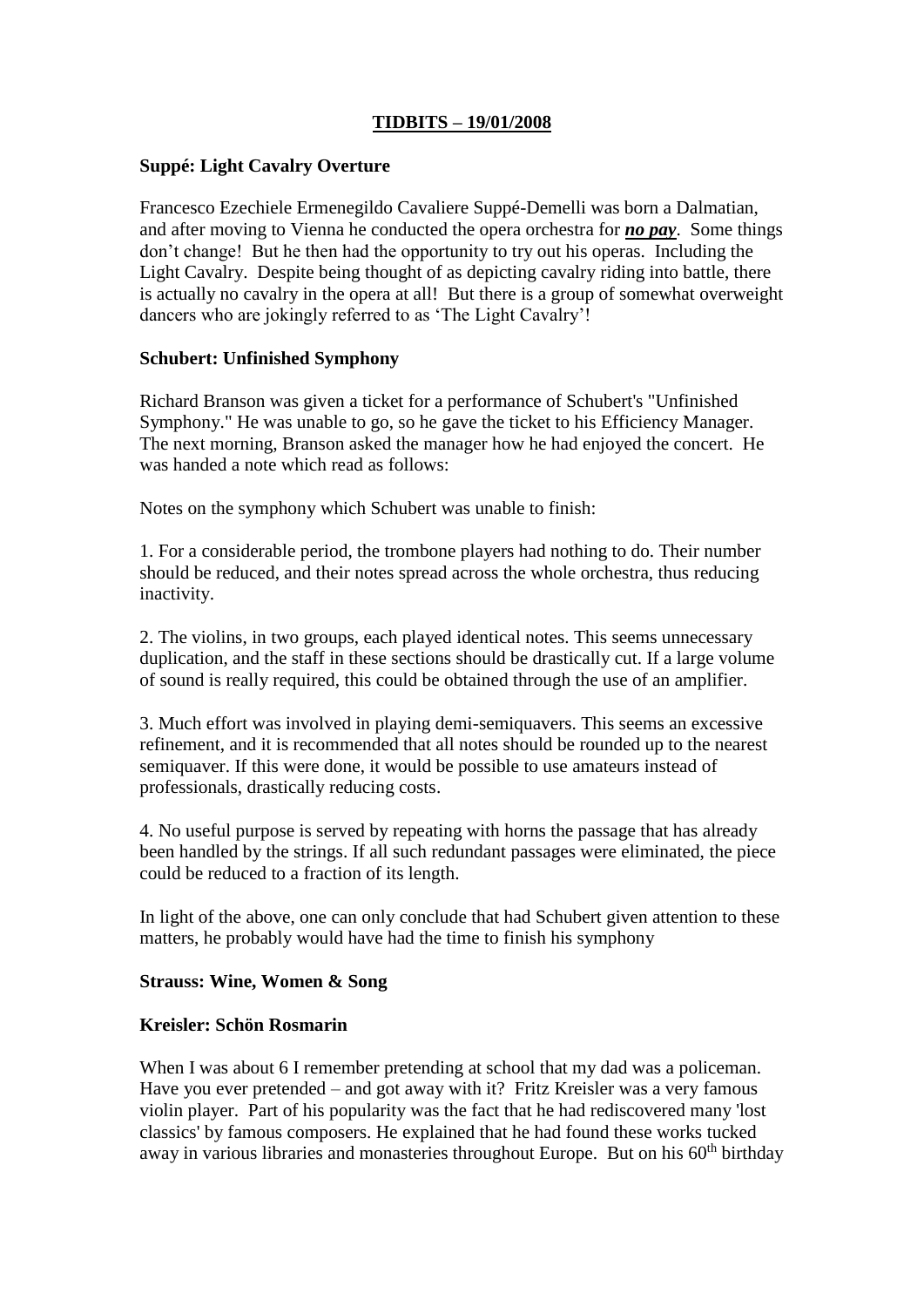he admitted that he had written them himself, and had pretended they were by famous old composers!

Tonight we are playing one of Kreisler's pieces that involves no pretence at all!

# **Tritsch Tratsch Polka**

Tritsch Tratsch probably means 'chit-chat'. Nowadays people in concert halls are very quiet. But it hasn't always been like that. If you went to a big event like an opera or a dance in 19th century Vienna you went partly to see you friends and to have a chat! So let's try. I want you to chat while we play this polka …

# **Pizzicato Polka**

How many ways can you get a sound out of a violin (no it's not a joke!!)?

# **Champagne Polka**

Listen out for the popping of the champagne corks. Can you work out what instrument is making the sound?

# **Orlovsky Aria**

Now we have two arias from Strauss's opera "Die Fledermaus". Aria, by the way, is just a posh word for a song with orchestral accompaniment. In the first we are introduced to the eccentric and fabulously rich Prince Orlovsky. Orlovsky has everything that money can buy, but suffers from the tragic affliction of chronic boredom, which the endless round of parties and balls can do nothing to relieve. But if someone comes to his party and doesn't join in fully with all the drinking and fun, he calls his bouncers who throw out the offending person.